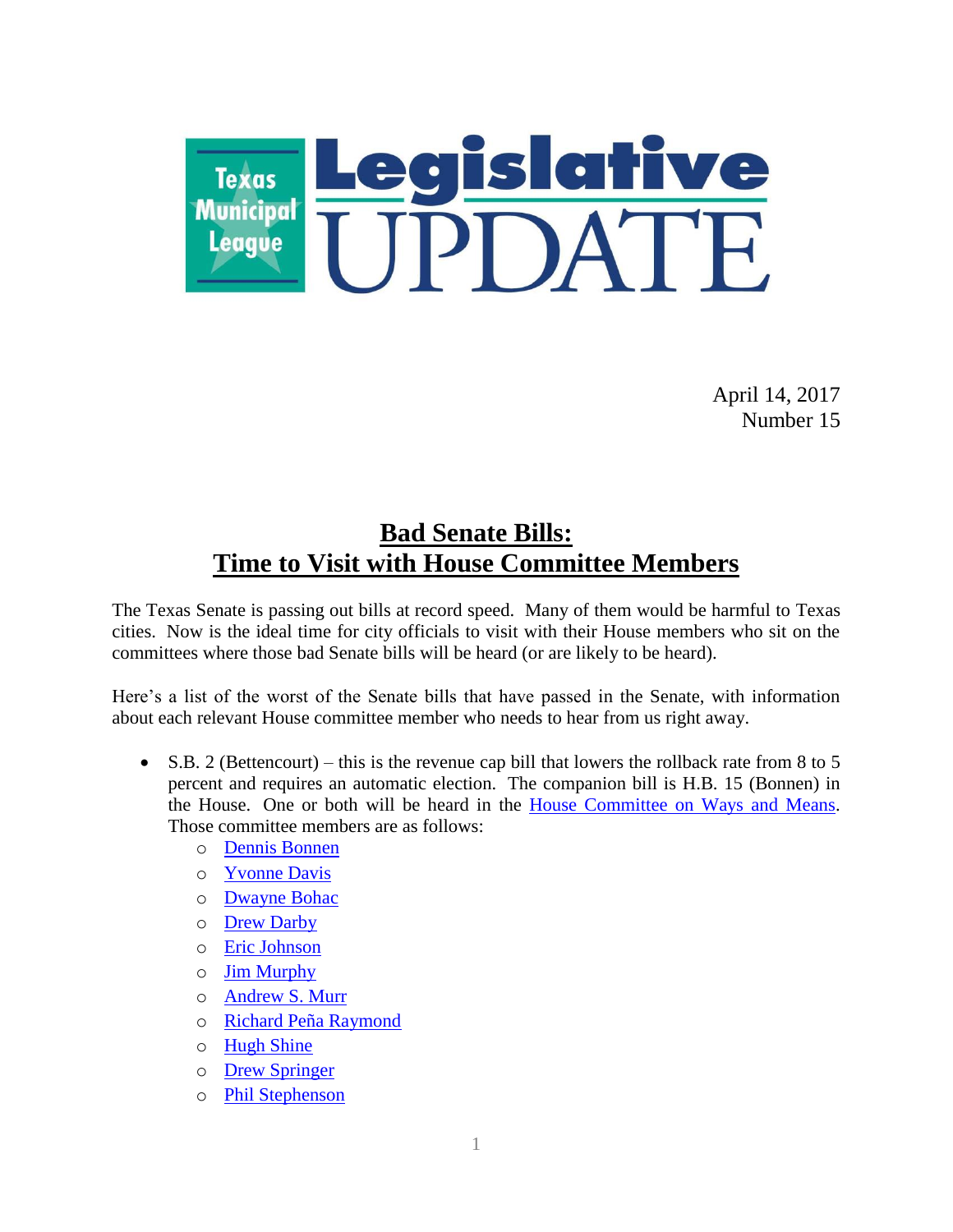- S.B. 88 (Hall) this bill bans red light cameras. It will be heard in the House Committee [on Transportation.](http://www.house.state.tx.us/committees/committee/?committee=C470) Those committee members are as follows:
	- o [Geanie W. Morrison](http://www.house.state.tx.us/members/member-page/?district=30)
	- o [Armando Martinez](http://www.house.state.tx.us/members/member-page/?district=39)
	- o [Cindy Burkett](http://www.house.state.tx.us/members/member-page/?district=113)
	- o [Yvonne Davis](http://www.house.state.tx.us/members/member-page/?district=111)
	- o [Craig Goldman](http://www.house.state.tx.us/members/member-page/?district=97)
	- o [Celia Israel](http://www.house.state.tx.us/members/member-page/?district=50)
	- o [Ina Minjarez](http://www.house.state.tx.us/members/member-page/?district=124)
	- o [Larry Phillips](http://www.house.state.tx.us/members/member-page/?district=62)
	- o [Joseph Pickett](http://www.house.state.tx.us/members/member-page/?district=79)
	- o [Ron Simmons](http://www.house.state.tx.us/members/member-page/?district=65)
	- o [Ed Thompson](http://www.house.state.tx.us/members/member-page/?district=29)
	- o [Senfronia Thompson](http://www.house.state.tx.us/members/member-page/?district=141)
	- o [John Wray](http://www.house.state.tx.us/members/member-page/?district=10)
- S.B. 488 (Bettencourt) this bill gives the Secretary of State authority to review and approve city ballot propositions. It will be heard in the [House Elections Committee.](http://www.house.state.tx.us/committees/committee/?committee=C240) Those committee members are as follows:
	- o [Jodi Laubenberg](http://www.house.state.tx.us/members/member-page/?district=89)
	- o [Celia Israel](http://www.house.state.tx.us/members/member-page/?district=50)
	- o [Rodney Anderson](http://www.house.state.tx.us/members/member-page/?district=105)
	- o [Pat Fallon](http://www.house.state.tx.us/members/member-page/?district=106)
	- o [Lyle Larson](http://www.house.state.tx.us/members/member-page/?district=122)
	- o [Ron Reynolds](http://www.house.state.tx.us/members/member-page/?district=27)
	- o [Valoree Swanson](http://www.house.state.tx.us/members/member-page/?district=150)
- $\bullet$  S.B. 737 (Hancock) this bill would impose burdensome requirements any time a city imposes any new fee or fee increase, including establishing an email notification system and a required hearing 30 to 60 days before the fee may be adopted. It will be heard in the [House Committee on Urban Affairs.](http://www.house.state.tx.us/committees/committee/?committee=C480) Those committee members are as follows:
	- o [Carol Alvarado](http://www.house.state.tx.us/members/member-page/?district=145)
	- o [Jeff Leach](http://www.house.state.tx.us/members/member-page/?district=67)
	- o [Diego Bernal](http://www.house.state.tx.us/members/member-page/?district=123)
	- o [Gary Elkins](http://www.house.state.tx.us/members/member-page/?district=135)
	- o [Jason Isaac](http://www.house.state.tx.us/members/member-page/?district=45)
	- o [Jarvis D. Johnson](http://www.house.state.tx.us/members/member-page/?district=139)
	- o [Bill Zedler](http://www.house.state.tx.us/members/member-page/?district=96)
- S.B. 1004 (Hancock) this bill allows cell phone companies almost unlimited access to structures in city rights-of-ways to install small cell antennas, and denies cities a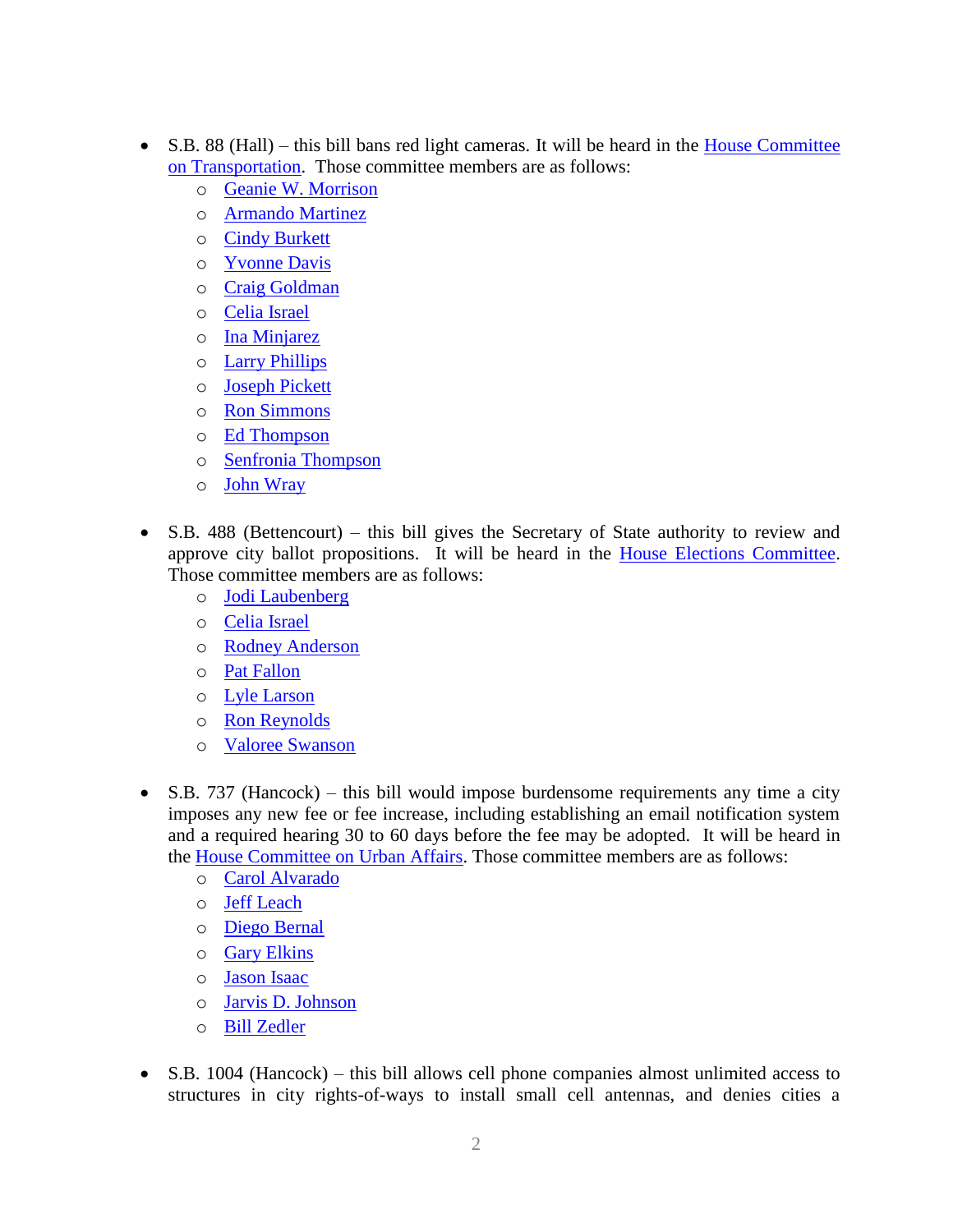reasonable rental fee for such on city property. It will be heard in the [House Committee](http://www.house.state.tx.us/committees/committee/?committee=C450)  [on State Affairs.](http://www.house.state.tx.us/committees/committee/?committee=C450) Those members are as follows:

- o [Byron Cook](http://www.house.state.tx.us/members/member-page/?district=8)
- o [Helen Giddings](http://www.house.state.tx.us/members/member-page/?district=109)
- o [Tom Craddick](http://www.house.state.tx.us/members/member-page/?district=82)
- o [Jessica Farrar](http://www.house.state.tx.us/members/member-page/?district=148)
- o [Charlie Geren](http://www.house.state.tx.us/members/member-page/?district=99)
- o [Ryan Guillen](http://www.house.state.tx.us/members/member-page/?district=31)
- o [Ken King](http://www.house.state.tx.us/members/member-page/?district=88)
- o [John Kuempel](http://www.house.state.tx.us/members/member-page/?district=44)
- o [Morgan Meyer](http://www.house.state.tx.us/members/member-page/?district=108)
- o [René Oliveira](http://www.house.state.tx.us/members/member-page/?district=37)
- o [Chris Paddie](http://www.house.state.tx.us/members/member-page/?district=9)
- o [Eddie Rodriguez](http://www.house.state.tx.us/members/member-page/?district=51)
- o [John T. Smithee](http://www.house.state.tx.us/members/member-page/?district=86)
- $\bullet$  S.B. 1620 (Taylor) this bill allows the raising or keeping of up to 6 chickens within a city regardless of city requirements to the contrary. It will likely be heard in the [House](http://www.house.state.tx.us/committees/committee/?committee=C480)  [Committee on Urban Affairs](http://www.house.state.tx.us/committees/committee/?committee=C480) (it has not yet been formally referred). Members of this committee are:
	- o [Carol Alvarado](http://www.house.state.tx.us/members/member-page/?district=145)
	- o [Jeff Leach](http://www.house.state.tx.us/members/member-page/?district=67)
	- o [Diego Bernal](http://www.house.state.tx.us/members/member-page/?district=123)
	- o [Gary Elkins](http://www.house.state.tx.us/members/member-page/?district=135)
	- o [Jason Isaac](http://www.house.state.tx.us/members/member-page/?district=45)
	- o [Jarvis D. Johnson](http://www.house.state.tx.us/members/member-page/?district=139)
	- o [Bill Zedler](http://www.house.state.tx.us/members/member-page/?district=96)
- S.B. 715 (Campbell) this bill hasn't actually passed the Senate yet, but it almost certainly will next week. It would effectively end city annexations by requiring a vote only of the people being annexed, instead of a vote of all affected citizens. It will be heard in the [House Committee on Land and Resource Management,](http://www.house.state.tx.us/committees/committee/?committee=C360) which has several similar bills pending right now. Those committee members are as follows:
	- o [Abel Herrero](http://www.house.state.tx.us/members/member-page/?district=34)
	- o [Cecil Bell](http://www.house.state.tx.us/members/member-page/?district=3)
	- o [Ernest Bailes](http://www.house.state.tx.us/members/member-page/?district=18)
	- o [César Blanco](http://www.house.state.tx.us/members/member-page/?district=76)
	- o [Wayne Faircloth](http://www.house.state.tx.us/members/member-page/?district=23)
	- o [Matt Krause](http://www.house.state.tx.us/members/member-page/?district=93)
	- o [Lynn Stucky](http://www.house.state.tx.us/members/member-page/?district=64)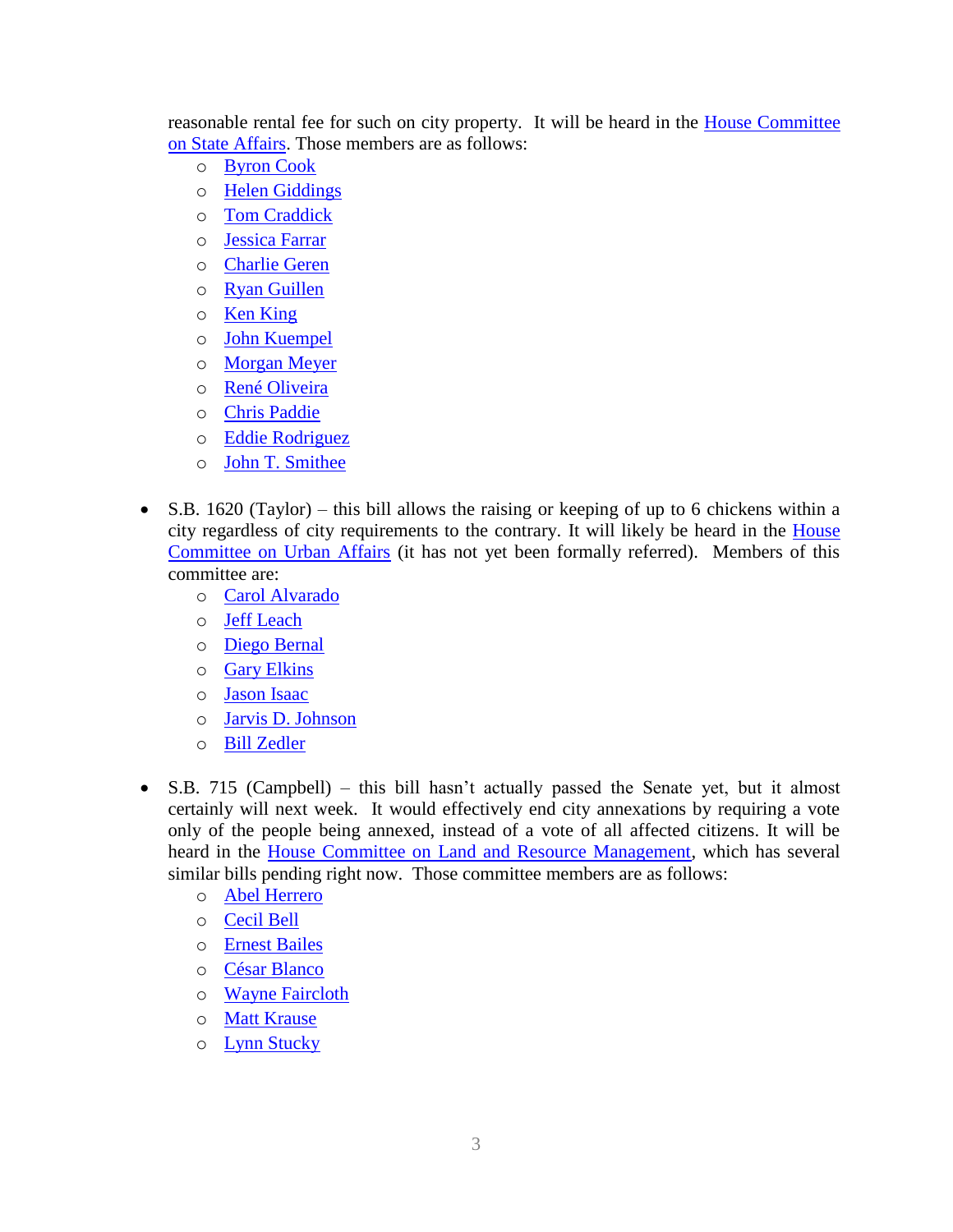City officials who need additional information about the bills prior to contacting their House members should email JJ Rocha in the League's legislative department at  $ji@tml.org$ .

## **State Budget Takes Next Step**

After 15 hours of debate, the Texas House approved a \$218 billion budget. It now goes back to the Senate for concurrence. The House and Senate will appoint a conference committee to work out the differences. As reported at the beginning of session, budget writers are working with \$2.8 billion less than they did last biennium. Because of that, programs large and small can expect to take some hits. As passed by the House, the budget contains both good and bad for cities.

S.B. 1 now includes \$443 million in mixed beverage tax reimbursements to aid local law enforcement in curtailing drunk driving and other alcohol related offenses. This amounts to \$35 million more than was appropriated for the current biennium. The bill also includes \$12 million in local law enforcement training grants. This is a different approach than the Senate version, which does not appropriate any money for local law enforcement training but does provide \$25 million for grants to cities to purchase bullet-proof vests.

The House version also includes \$29.4 million in local parks grants, which represents a cut of approximately \$3 million over the current biennium.

Last session, the legislature appropriated \$30 million for grants to military cities and the House version of S.B. 1 continues funding at that level.

In biennia past, certain state agencies have been required to raise additional revenue over and above the amount needed to run an agency. The Senate version of the budget requires the Texas Commission on Fire Protection to raise an additional \$1.5 million over the cost of running the agency to be transferred to the state's general fund. The House version does not.

The appropriations process is ever-changing and nothing is final until the budget passes the legislature, usually during the final days of the legislative session. City officials who support the funding levels or oppose cuts found in S.B. 1 should contact members of the conference committee when they are appointed.

# **Small Cell Node Bill Advances: This Is What Urban Cities Can Expect**

Senate Bill 1004 by Senator Kelly Hancock  $(R - North$  Richland Hills) would allow private companies to commandeer city light and traffic poles for private use. That use would consist of placing "cell nodes" on those poles with little or no city oversight. (Cell nodes are large, boxshaped antennas that cell phone companies are anxious to deploy to increase cell bandwidth.)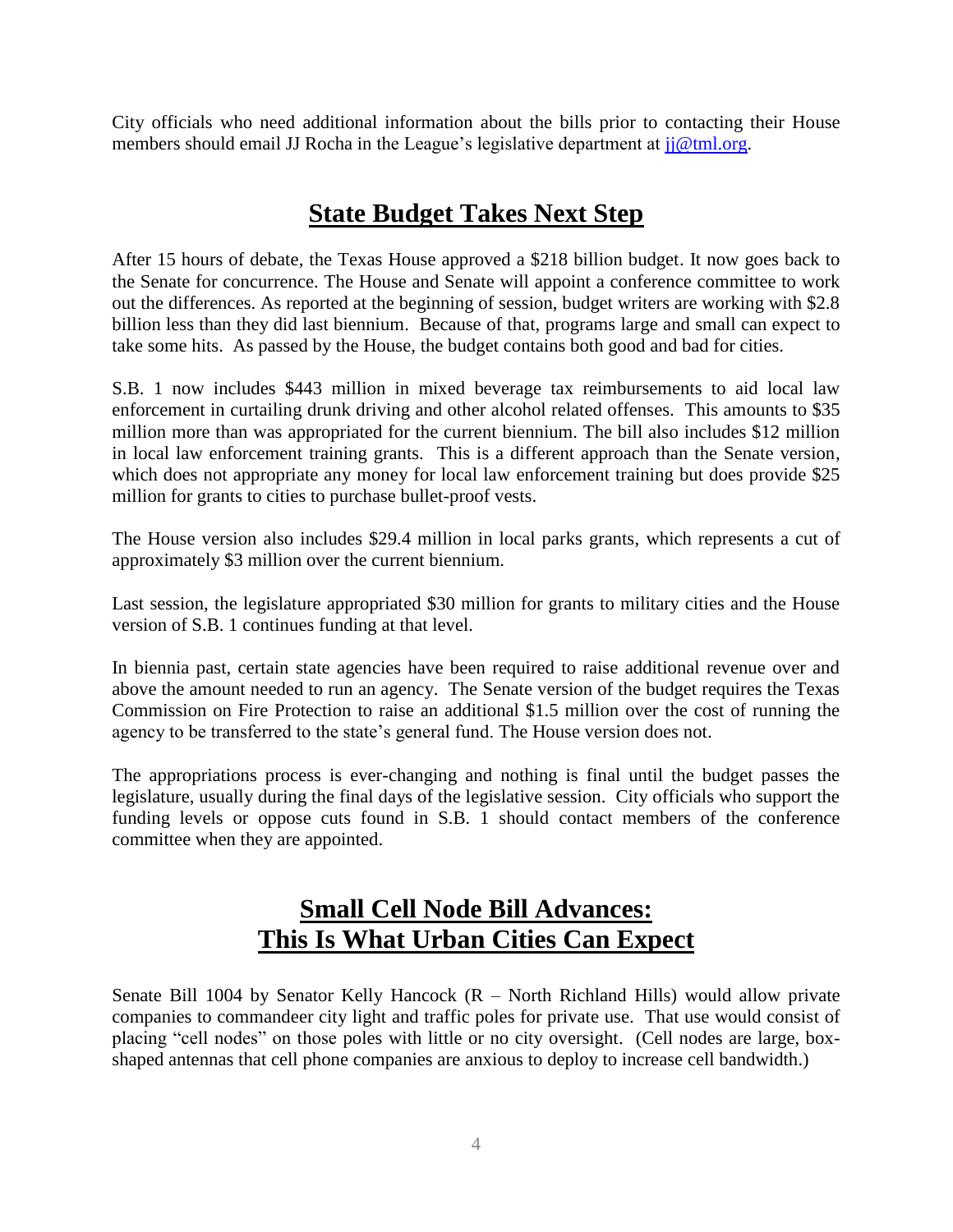Cell companies want to put hundreds and hundreds of small antennas throughout our cities. The bill would largely preempt a city's ability to control where they go. Moreover, the bill would prohibit a city from getting reasonable compensation from the private companies that use them.

When the bill passed the Senate, its author held up his IPad on the Senate floor and said that the nodes are "no bigger than an Ipad." Nothing could be further from the truth. This photo shows what a city's poles will look like should the bill pass as-is:



Concerned city officials should contact their House members immediately to let them know not to hand over public rights-of-way to private companies.

Further, city testimony is needed against the bill's House companion, H.B. 2838, in the [House](http://www.house.state.tx.us/committees/committee/?committee=C450)  [Committee on State Affairs](http://www.house.state.tx.us/committees/committee/?committee=C450) next Wednesday, April 19, in room JHR 140 at 10:30am or upon adjournment.

City officials who cannot attend Wednesday's hearing are urged to contact members of that committee: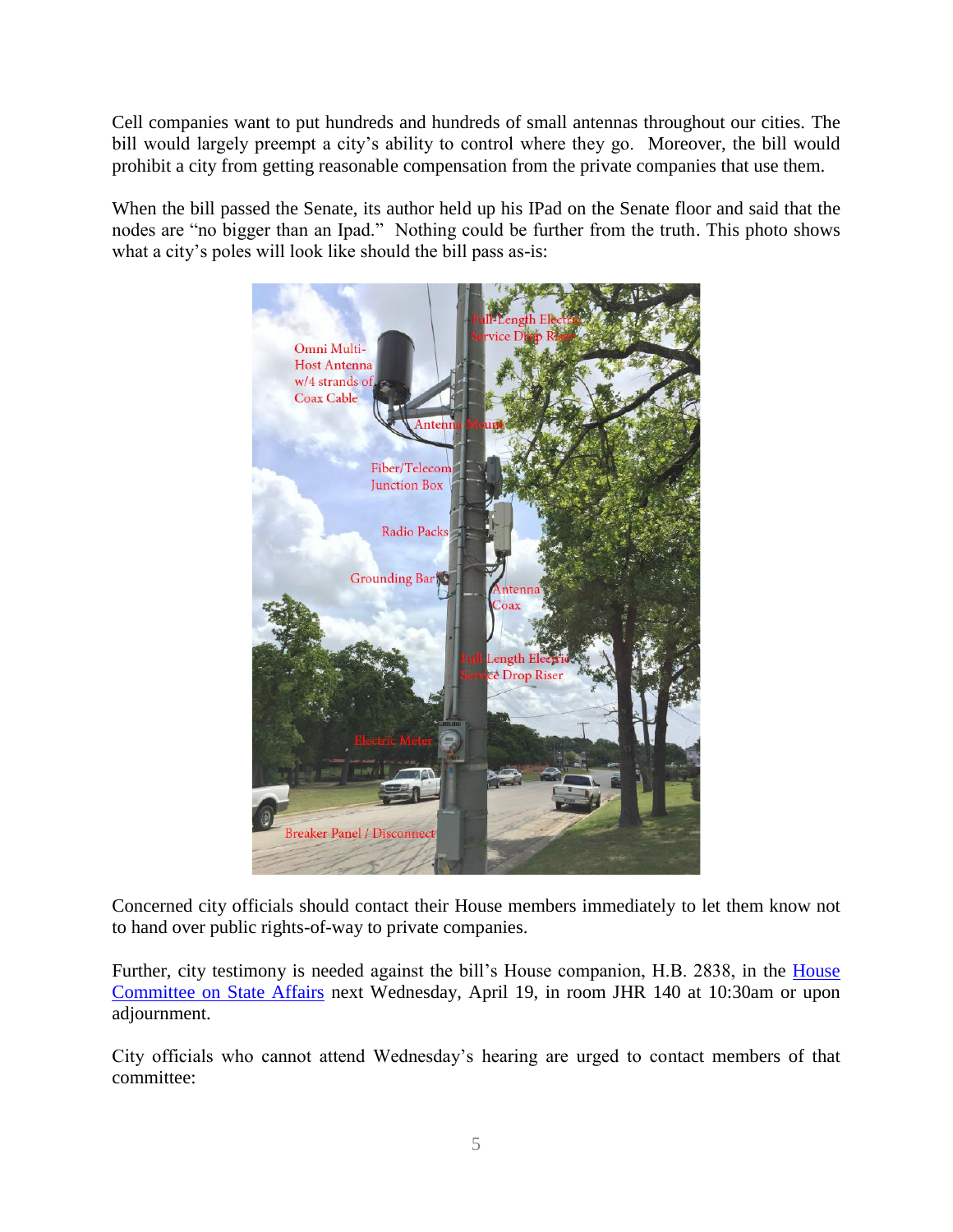- o [Byron Cook](http://www.house.state.tx.us/members/member-page/?district=8)
- o [Helen Giddings](http://www.house.state.tx.us/members/member-page/?district=109)
- o [Tom Craddick](http://www.house.state.tx.us/members/member-page/?district=82)
- o [Jessica Farrar](http://www.house.state.tx.us/members/member-page/?district=148)
- o [Charlie Geren](http://www.house.state.tx.us/members/member-page/?district=99)
- o [Ryan Guillen](http://www.house.state.tx.us/members/member-page/?district=31)
- o [Ken King](http://www.house.state.tx.us/members/member-page/?district=88)
- o [John Kuempel](http://www.house.state.tx.us/members/member-page/?district=44)
- o [Morgan Meyer](http://www.house.state.tx.us/members/member-page/?district=108)
- o [René Oliveira](http://www.house.state.tx.us/members/member-page/?district=37)
- o [Chris Paddie](http://www.house.state.tx.us/members/member-page/?district=9)
- o [Eddie Rodriguez](http://www.house.state.tx.us/members/member-page/?district=51)
- o [John T. Smithee](http://www.house.state.tx.us/members/member-page/?district=86)

# **Rural Redlining: This Is What Rural Cities Can Expect from the Bad Small Cell Node Bill**

Nothing, that's what they can expect from this new technology and the bill that supports it. Because there's no requirement in the bill, S.B. 1004, that rural communities be served by the new technology, those smaller cities will likely be left out of the new service at the same time larger cities are being preempted from any reasonable regulations (see article elsewhere in this edition). Senate Bill 1004 by Senator Kelly Hancock (R – North Richland Hills) would allow private companies to commandeer city light and traffic poles for private use. That use would consist of placing "cell nodes" on those poles. (Cell nodes are large, box-shaped antennas that cell phone companies are anxious to deploy to increase cell bandwidth.) But all of this is only likely to happen in large cities unless the bill is amended to promote deployment in smaller cities.

Cell companies want to put hundreds and hundreds of small antennas throughout our denselypopulated cities, but that's not likely in the more rural communities in our state. The bill would largely preempt the large cities' ability to control where they go and cap rental fees that they can charge, while leaving small cities out in the cold altogether. It's doubly insulting.

Concerned city officials in rural cities should contact their House members immediately to let them know not to vote for any bill that doesn't expand broadband access to all Texans.

Further, city testimony is needed against the bill's House companion, H.B. 2838, in the House State Affairs Committee next Wednesday, April 19, in room JHR 140 at 10:30am or upon adjournment.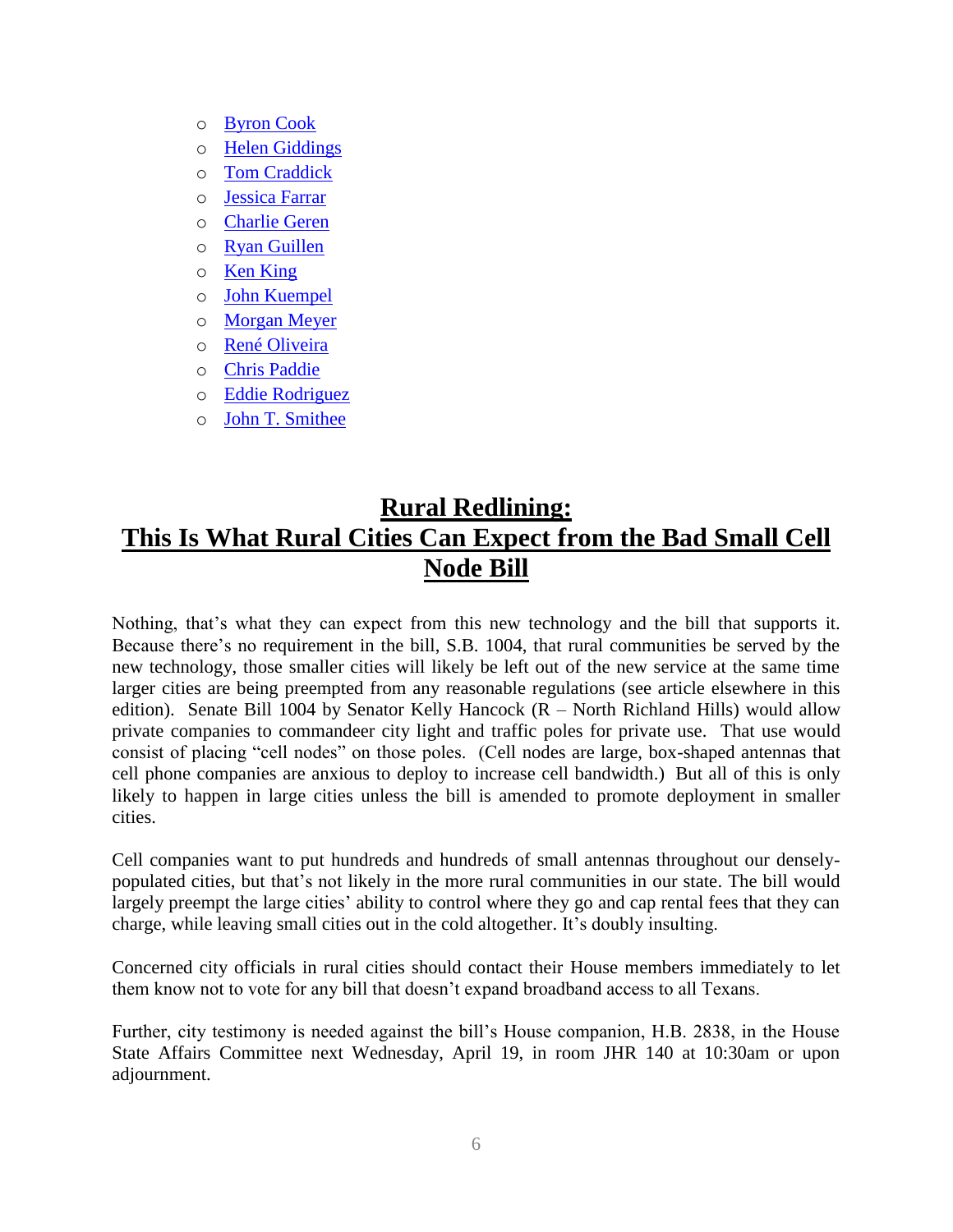City officials who cannot attend Wednesday's hearing are urged to contact members of that committee:

- o [Byron Cook](http://www.house.state.tx.us/members/member-page/?district=8)
- o [Helen Giddings](http://www.house.state.tx.us/members/member-page/?district=109)
- o [Tom Craddick](http://www.house.state.tx.us/members/member-page/?district=82)
- o [Jessica Farrar](http://www.house.state.tx.us/members/member-page/?district=148)
- o [Charlie Geren](http://www.house.state.tx.us/members/member-page/?district=99)
- o [Ryan Guillen](http://www.house.state.tx.us/members/member-page/?district=31)
- o [Ken King](http://www.house.state.tx.us/members/member-page/?district=88)
- o [John Kuempel](http://www.house.state.tx.us/members/member-page/?district=44)
- o [Morgan Meyer](http://www.house.state.tx.us/members/member-page/?district=108)
- o [René Oliveira](http://www.house.state.tx.us/members/member-page/?district=37)
- o [Chris Paddie](http://www.house.state.tx.us/members/member-page/?district=9)
- o [Eddie Rodriguez](http://www.house.state.tx.us/members/member-page/?district=51)
- o [John T. Smithee](http://www.house.state.tx.us/members/member-page/?district=86)

#### **Eminent Domain Reform Moving Through Process**

A number of bills that would further reform the use of eminent domain have been filed this session. Both the House Committee on Land and Resource Management and the Senate State Affairs Committee have held hearings on most of the bills.

The League is currently part of a coalition of entities with eminent domain authority called the [Coalition for Critical Infrastructure](http://ccitx.org/) (CCI). CCI and its many members are working diligently with bill authors and landowner groups to provide more transparency in the process and appropriate compensation to landowners.

It seems possible that, through continuing negotiations, a workable solution can be negotiated that is better for landowners and meets the infrastructure needs of our growing state.

#### **Federal Bill by Marchant Gives Voice to Municipal Health Pools**

In Washington, D.C., much attention has been focused in recent weeks on efforts to "repeal and replace" the Affordable Care Act. Speaker Paul Ryan indicated that the health care reform effort would take place in three phases. The first phase would involve changes that could be made by Congress under an expedited process affecting budget-related provisions. The second phase would involve regulatory changes made by federal health regulators. And the third phase would include non-budgetary policy changes enacted in a separate bill. Congress has not yet finalized the first phase.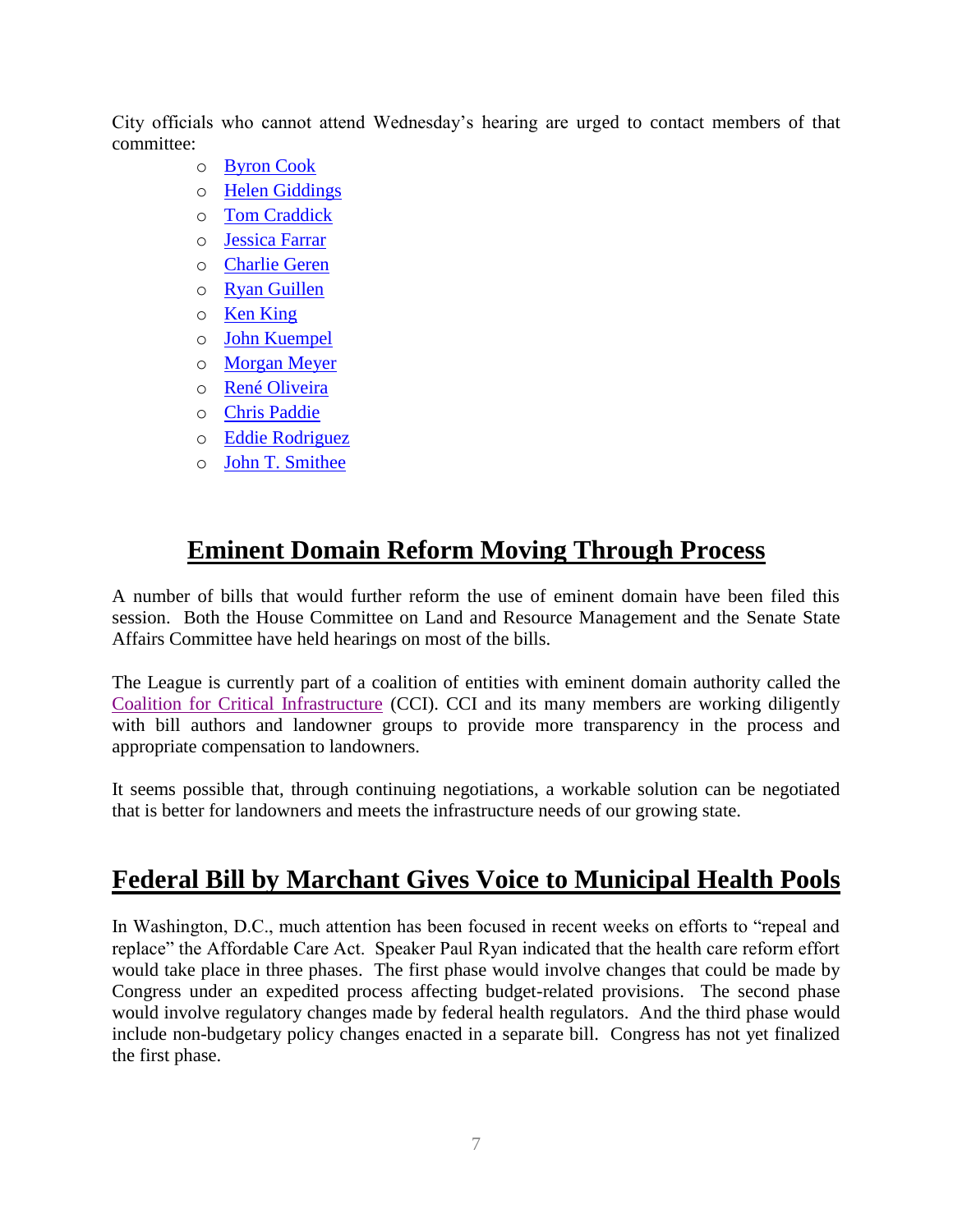However, a proposal of great interest to municipal employees is being promoted for inclusion in the third phase of reform. U.S. Representative Kenny Marchant from Carrollton has introduced the "Local and Municipal Health Care Choice Act of 2017." He was joined by Representative Mac Thornberry from Clarendon, as well as two other Members from Arkansas. The proposal will allow municipal health care pools like TML Multistate IEBP to sell group health plans across state lines, lowering administrative costs and bringing down premiums. The Marchant bill will provide a uniform national rule book for determining which state laws apply. It will allow the Texas pool to broaden its base of health plan beneficiaries, which will benefit Texas municipal employees who are currently enrolled in an IEBP plan.

"Municipal health pools have not been included in many of the definitions under federal health care laws, leaving a lot of uncertainty," said Susan Smith, Executive Director of TML Multistate IEBP. "Mr. Marchant is changing all of that. The bill that he and Mr. Thornberry introduced will finally give municipal health care pools and municipal employees recognition. We are so grateful for their efforts."

The Marchant legislation has been included in the white paper developed by Mr. Ryan and other House leaders as an important component of comprehensive legislation. Reps. Marchant, Thornberry, and other supporters of the municipal proposal will be working hard to assure that the language is included in any comprehensive health care legislation considered by Congress this year.

## **TCEQ Adopts Revised Total Coliform Rules**

The Texas Commission on Environmental Quality has finally adopted the *Revised Total Coliform Rule (RTCR)*. The RTCR is a federal drinking water rule promulgated by the United States Environmental Protection Agency (EPA) on February 13, 2013. The RTCR increases public health protection through the reduction of potential pathways of entry for fecal contamination into the distribution system of public water systems. The TCEQ is required to adopt rules at least as stringent as the federal rules to maintain their authority over public water systems in Texas.

The adopted amendments to Chapter 290 of the Texas Administrative Code provide rule language that is no less stringent than the federal RTCR. They also provide for consistency with other federal drinking water provisions, address the EPA's comments on the federal Ground Water Rule, and provide clarification on existing state rules.

The final rules are available on the [TCEQ website.](https://www.tceq.texas.gov/rules/indxpdf.html)

# **Significant Committee Actions**

**H.B. 354 (Raney)**, relating to the process for establishing speed limits on roads near certain schools. Reported from the House Committee on Transportation. As reported, the bill would provide that: (1) a city council may not reject a request for a prima facie speed limit by a public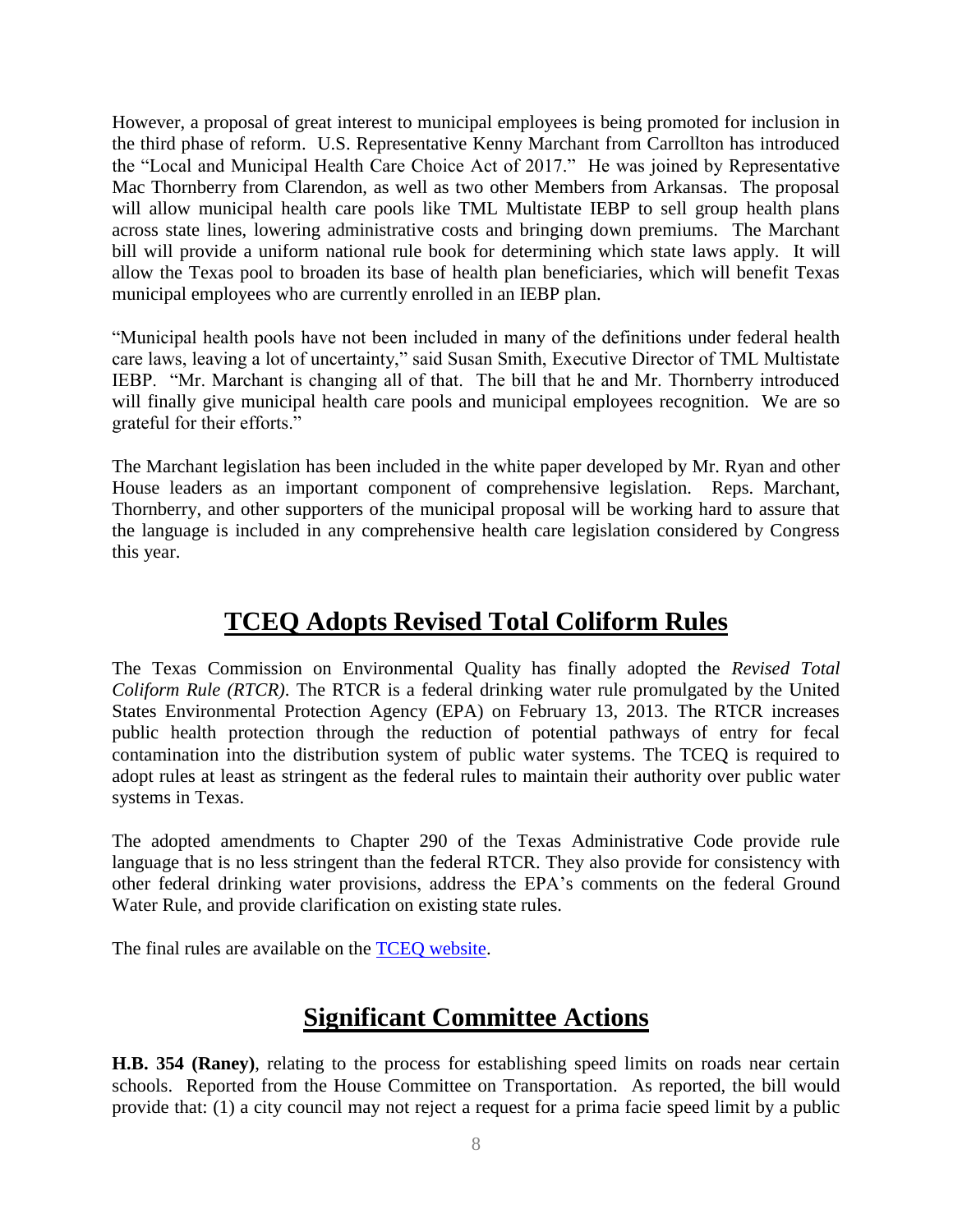or private elementary or secondary school, an open-enrollment charter school, or an institution of higher education without first making a written finding stating a reasonable basis for the rejection; (2) the governing body of a school or institution of higher education may appeal a rejection of a request for a prima facie speed limit to the district court of the county in which the school or institution is located not later than the 90th day after the date the written finding is made; (3) if the governing body shows by clear and convincing evidence that the rejection of the request was not based on accepted traffic management principles, the district court may grant the requested prima facie speed limit; and (4) the governing body of a school or institution of higher education may consult with the Texas Department of Transportation, the Texas Transportation Commission, and local transportation authorities on the feasibility of a prima facie speed limit during the acquisition and design of property for a public or private elementary or secondary school, an open-enrollment charter school, or an institution of higher education.

**H.B. 561 (Murphy)**, relating to the registration and operation of golf carts and utility vehicles. Reported from the House Committee on Transportation.

**H.B. 563 (Israel)**, relating to whom certain violations of the law by a state or local governmental entity may be reported. Reported from the House Committee on Government Transparency and Operations. As reported, the bill would provide Whistleblower Act protection to an employee who reports a violation of law to a supervisor or human resources staff.

**H.B. 907 (Shaheen)**, relating to a form prescribed by the secretary of state for certain petitions. Reported from the House Committee on Elections.

**H.B. 1185 (Fallon)**, relating to the authority of general-law municipalities to impose term limits on the members of their governing bodies. Reported from the House Committee on Urban Affairs.

**H.B. 1574 (Wilson)**, relating to documentation regarding an arrest of a person without a warrant. Reported from the House Committee on Criminal Justice.

**H.B. 1704 (Kuempel)**, relating to the award of court costs and attorney's fees in actions to determine the applicability of certain local government regulations. Reported from the House Committee on Judiciary and Civil Jurisprudence.

**H.B. 1825 (Goldman)**, relating to the conduct of early voting by personal appearance. Reported from the House Committee on Elections.

**S.B. 445 (Burton)**, relating to the authorization and reporting of expenditures for lobbying activities by certain political subdivisions and other public entities. Reported from the Senate State Affairs Committee.

**S.B. 655 (Bettencourt)**, relating to certain notice of the extent of a municipality or its extraterritorial jurisdiction. Reported from the Senate Intergovernmental Relations Committee.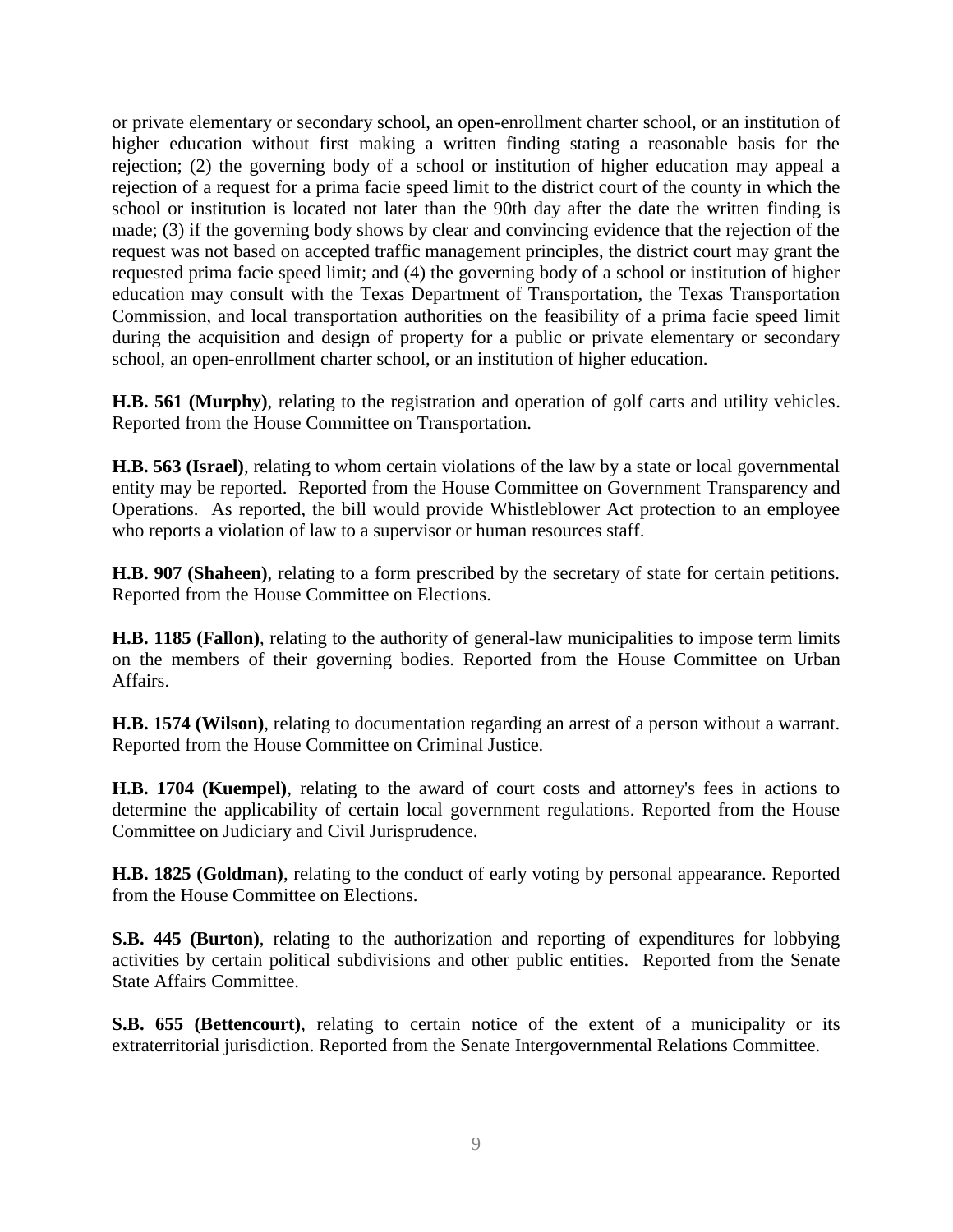**S.B. 715 (Campbell)**, relating to municipal annexation. Reported from the Senate Intergovernmental Relations Committee. As reported, this bill would completely rewrite the Municipal Annexation Act to severely curtail the ability of cities to annex property. Specifically, the bill would provide – among many other things – that:

- 1. A city may annex an area with a population of less than 200 only if the city obtains consent to annex the area through a petition signed by: (a) more than 50 percent of the registered voters of the area; and (b) if the registered voters of the area do not own more than 50 percent of the land in the area, more than 50 percent of the owners of land in the area.
- 2. In no case may a city annex an area with a population of less than 200 without approval of a majority of the voters voting at an election called and held for that purpose if a petition protesting the annexation is signed by a number of registered voters of the municipality equal to at least 50 percent of the number of voters who voted in the most recent municipal election and is received by the secretary of the city.
- 3. A city may annex an area with a population of 200 or more only if the following conditions are met, as applicable: (a) the city holds an election in the area proposed to be annexed at which the qualified voters of the area may vote on the question of the annexation, and a majority of the votes received at the election approve the annexation; and (b) if the registered voters of the area do not own more than 50 percent of the land in the area, the city obtains consent to annex the area through a petition signed by more than 50 percent of the owners of land in the area.
- 4. A city may annex an area if each owner of land in the area requests the annexation if: (a) the governing body of the city first negotiates and enters into a written agreement for the provision of services in the area with the owners of land in the area (the city is not required to provide a service that is not included in the agreement); and (b) the governing body of the city conducts at least two public hearings (the hearings must be conducted not less than 10 business days apart, and during the final public hearing, the governing body may adopt an ordinance annexing the area).
- 5. Beginning September 1, 2017, a city may not annex an area for the limited purposes of applying its planning, zoning, health, and safety ordinances in the area, regardless of any authority granted by a home rule charter.
- 6. The procedures for the annexation of a special district are modified, including providing that, beginning September 1, 2017, a strategic partnership agreement may not provide for limited purpose annexation.

**S.B. 877 (Hancock)**, relating to liability of certain political subdivisions in certain workers' compensation actions. Reported from the Senate Business and Commerce Committee.

**S.B. 1408 (Huffines)**, relating to the carrying of a handgun by certain first responders and volunteer emergency services personnel. Reported from the Senate State Affairs Committee.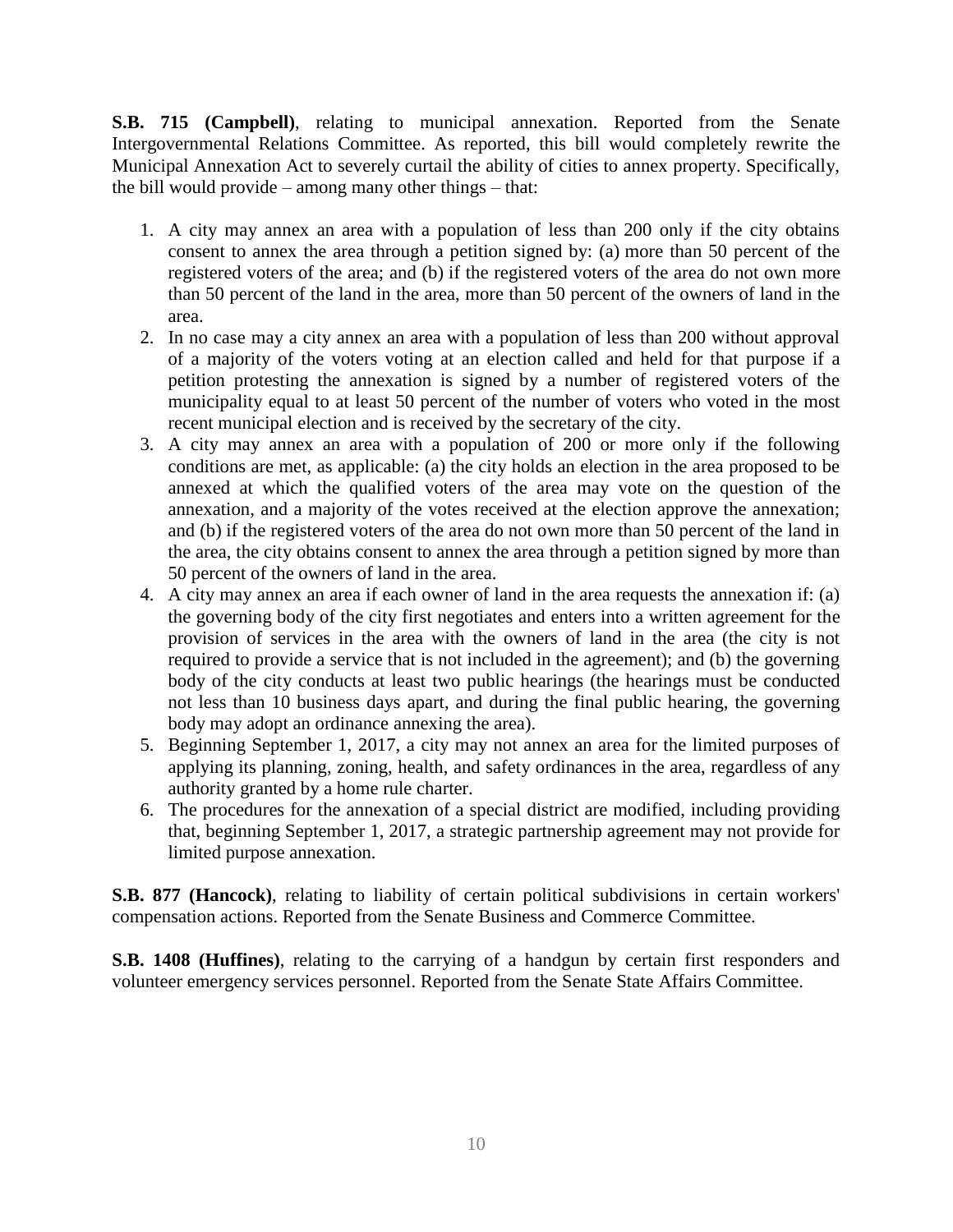# **Significant Floor Actions**

**S.B. 42 (Zaffirini)**, relating to the security of courts and judges in the state. Passed the Senate.

**S.B. 452 (Hancock)**, relating to the effect of certain agreements with a collective bargaining organization on certain state-funded public work contracts. Passed the Senate.

**S.B. 460 (Lucio)**, relating to general obligation bonds issued by political subdivisions. Passed the Senate.

**S.B. 461 (Lucio)**, relating to the notice required before the issuance of certain debt obligations by political subdivisions. Passed the Senate.

**S.B. 467 (Lucio)**, relating to a requirement for a ballot proposition. Passed the Senate.

**S.B. 488 (Lucio)**, relating to requirements for certain petitions requesting an election and ballot propositions. Passed the Senate.

**S.B. 626 (Schwertner)**, relating to the acquisition of certain real property in conjunction with the acquisition of real property for a public use through eminent domain procedure. Passed the Senate.

**S.B. 627 (Schwertner)**, relating to notice of a property owner's rights relating to the examination or survey of property by an entity with eminent domain authority. Passed the Senate.

**S.B. 628 (Schwertner)**, relating to establishing actual progress for the purposes of determining the right to repurchase real property from a condemning entity. Passed the Senate.

**S.B. 1987 (Lucio)**, relating to the notice requirements for bills proposing the creation of or annexation of land to certain special purpose districts. Passed the Senate.

#### **City Officials Testify**

When the legislature is in session, nothing compares to the effectiveness of city officials testifying at the Capitol. City officials who take their time to travel to Austin to speak out on important city issues should be applauded by us all. The League extends its thanks to all those who have vigilantly represented cities during the legislative session.

- Arden Kemler, Manager of Solid Waste and Recycling, City of Denton
- Brad Fortune, Assistant Chief of Police, Plano Police Department
- Brian England, Deputy City Attorney, City of Garland
- Carl Wedige, Deputy Fire Chief, City of San Antonio
- Catherine McManus, City of Irving